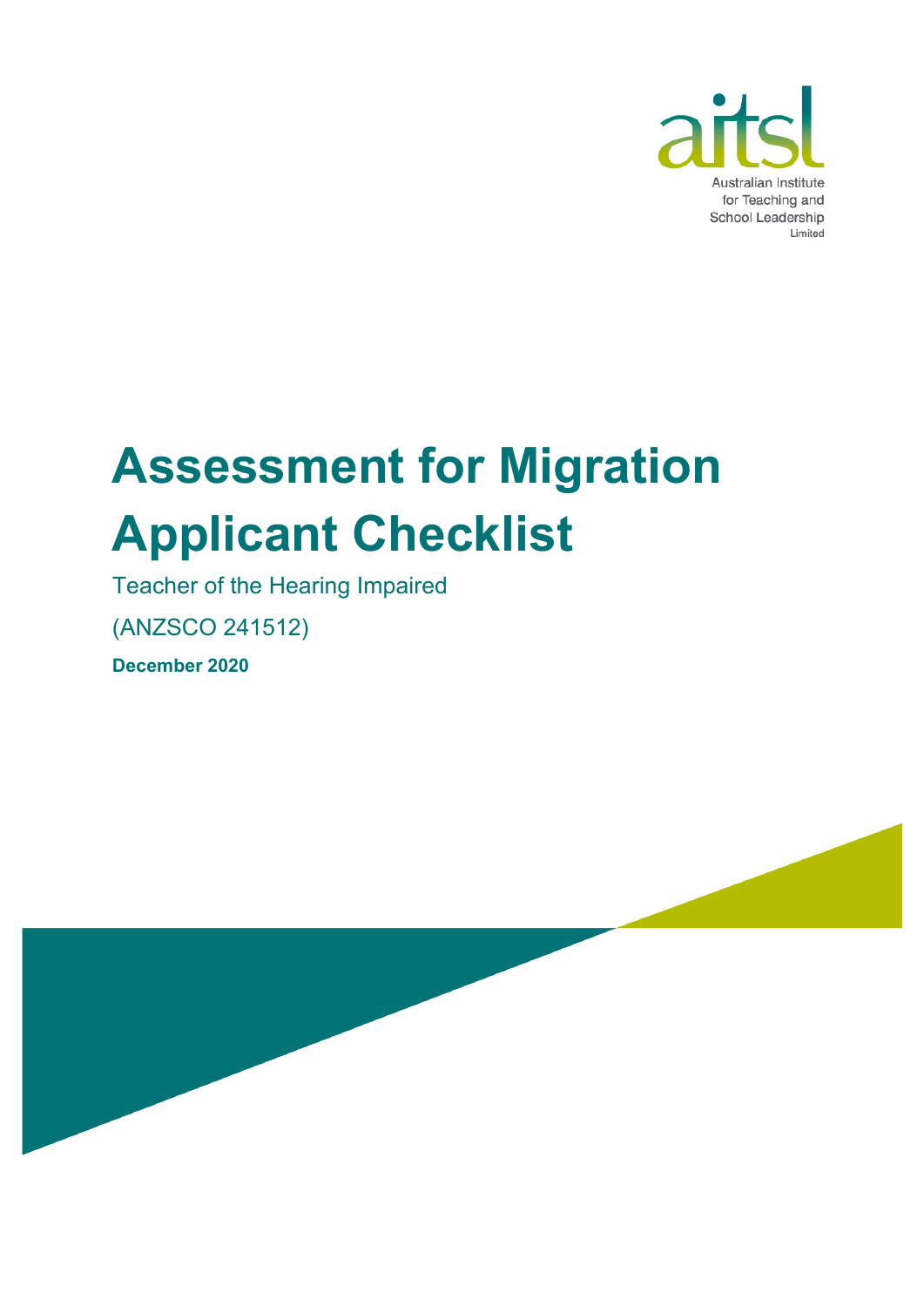# Applicant Check List

# **Teacher of the Hearing Impaired (ANZSCO 241512)**

**For the purposes of AITSL Assessment for Migration a Teacher of the Hearing Impaired is a specialist qualified teacher for working with hearing impaired students in primary, middle and secondary schools.** 

# **Assessment criteria for Teacher of the Hearing Impaired (ANZSCO 241512)**

All applications will be assessed against two (2) criteria. Applications must meet **BOTH** criteria to obtain a successful outcome.

# **Criterion 1. Qualifications**

Completion of a minimum of four years full-time (or part-time equivalent) higher education (university) level study that results in qualification/s. This must include a relevant initial teacher education qualification and can include other qualifications.

### Initial teacher education qualification requirement

The study must include an initial teacher education qualification comparable to the educational level of an Australian Bachelor degree (Australian Qualifications Framework Level 7) or higher, which includes:

- i) at least one year full-time (or part-time equivalent) higher education (university) level study of initial teacher education
- ii) completion of at least 45 days of supervised teaching practice with students in a school setting\*.

*\* For information about suitable evidence of supervised teaching practice see the Application Guide pages 6 and 7.*

### Special education study requirement

The study must include one year full-time (or part-time equivalent) study of relevant special education resulting in award of a qualification comparable to the educational level of an Australian Bachelor degree (Australian Qualifications Framework 7) or higher.

If this study is a component of the initial teacher education qualification then the supervised teaching practice must be completed with hearing impaired students.

If this study is separate to the initial teacher education qualification then the special education study must include a minimum of 30 days of supervised teaching practice with hearing impaired students.

### Other higher education qualifications requirement

Other higher education qualification/s contributing to the four years of study must be comparable to the educational level of an Australian Advanced Diploma/Associate Degree (Australian Qualifications Framework Level 6) or higher.

*NOTE: AITSL does not assess short courses (less than one year full-time study), professional development programs or incomplete qualifications.*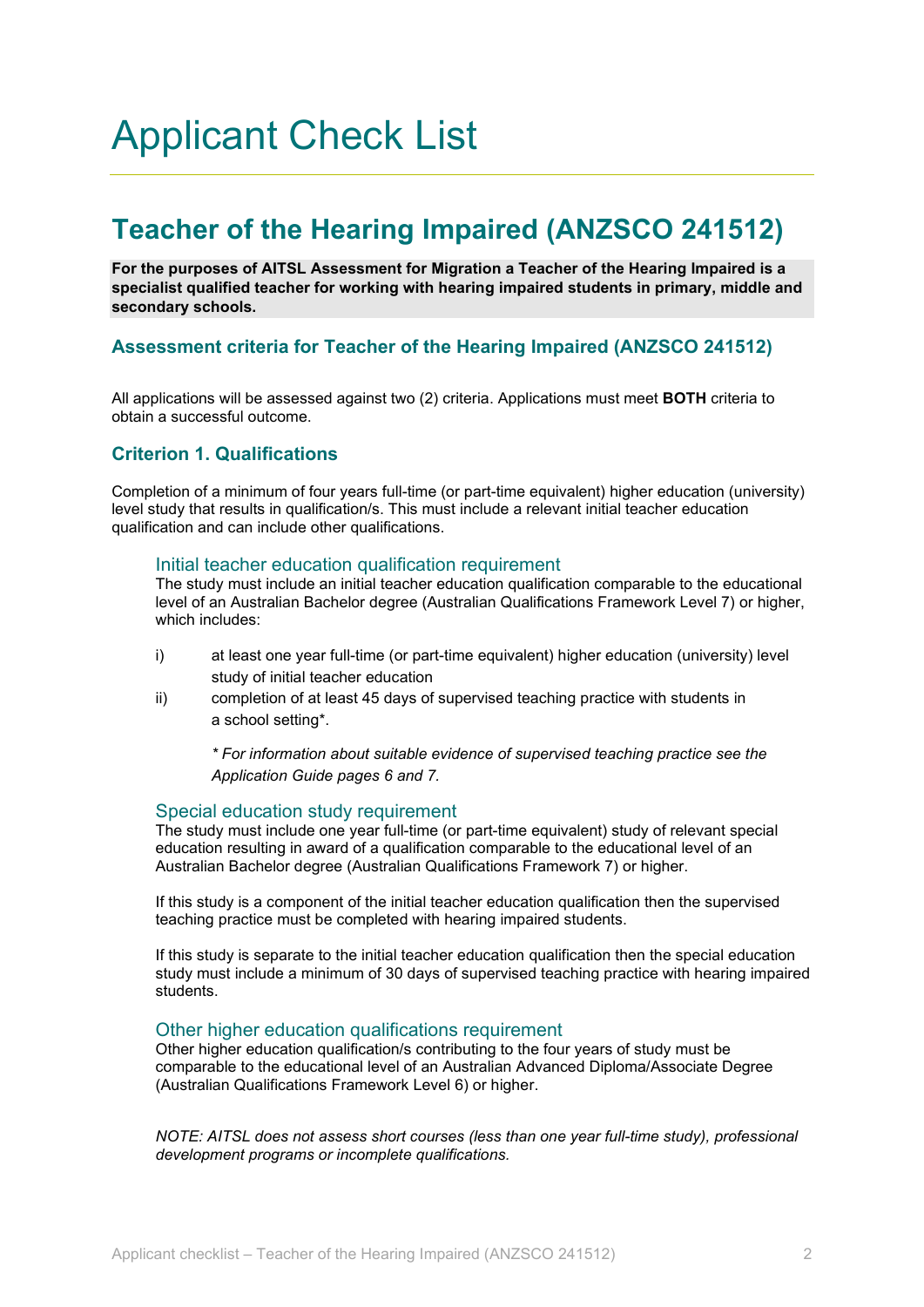# **Criterion 2. English language proficiency**

Proficiency in English language demonstrated by ONE of the following:

## Option 1

Completion of at least four full years of study (or part-time equivalent) in higher education (university) in Australia, Canada, the Republic of Ireland, New Zealand, the United Kingdom or the United States of America resulting in qualification/s comparable to the educational level of an Australian Bachelor degree (Australian Qualifications Framework Level 7) or higher. This study must include a recognised initial teacher education qualification.

Or

# Option 2

An Academic version of the International English Language Testing System (IELTS) Test Report Form (TRF) that shows a score of at least 7.0 for both Reading and Writing; and a score of at least 8.0 for both Speaking and Listening. The IELTS test scores must appear on a single IELTS TRF and be the result of a test undertaken during the 24 month period prior to submitting an application.

*NOTE: AITSL reserves the right to ask an applicant to undertake the Academic version of the IELTS test if there is uncertainty about their level of English language proficiency.*